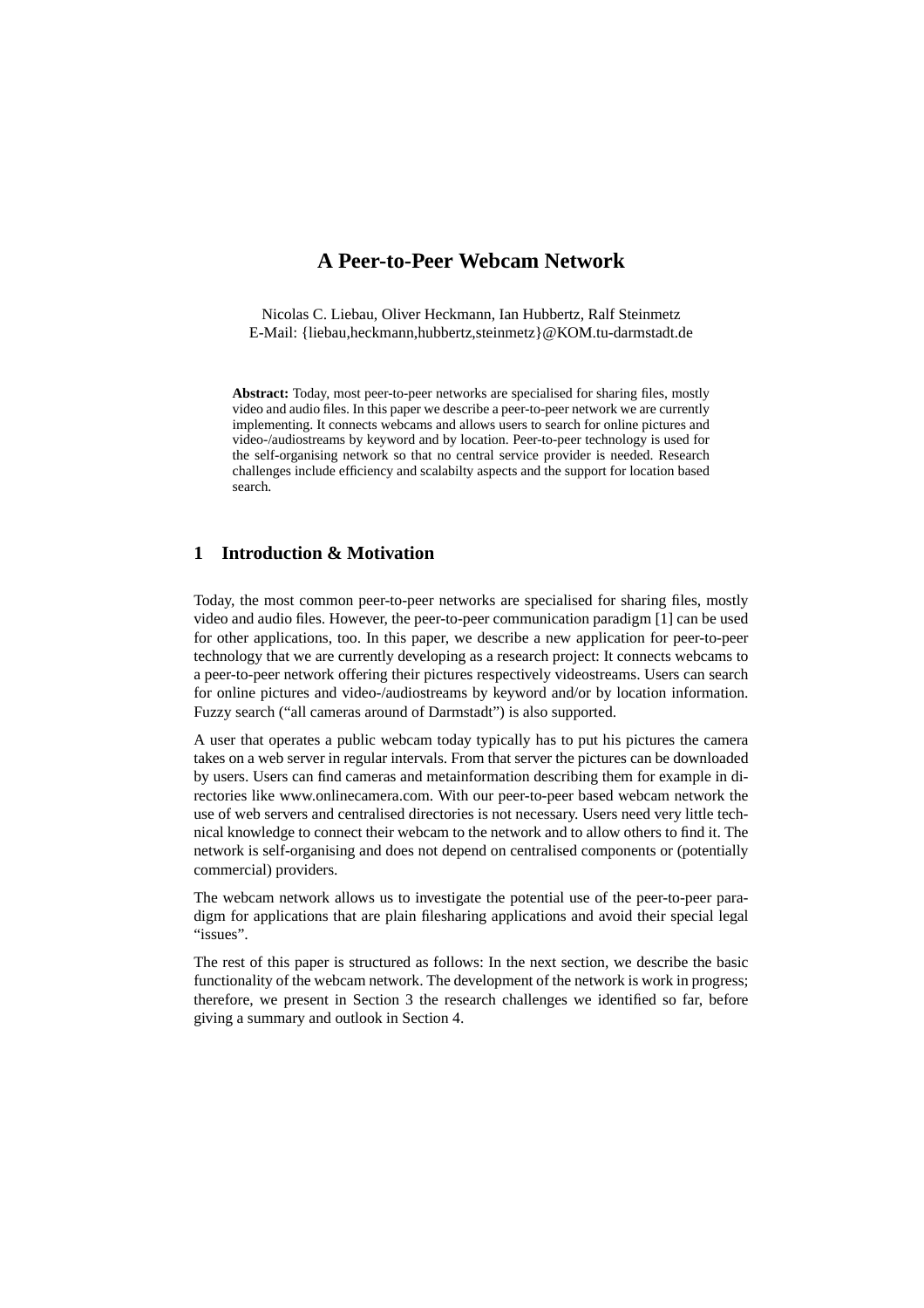# **2 Functionality**

The webcam network consists of two different types of nodes that are described next before we list the functionality planned for the network.

#### **2.1 Application Types**

The webcam network is a structured peer-to-peer network formed by two types of nodes:

- Consumer nodes are nodes that are searching for cameras and that download pictures from the found cameras.
- Producer nodes offer images/videos from webcams. Although the main goal is to display live pictures from a webcam, for the application a webcam is only one possible image source. Other sources can easily be used, e.g. an image archive. The image archive is not only a potential producer node, it should also be able to store local or remote images and thus act as an additional consumer at the same time. Beside webcams and an archive, digital cameras, e.g. build into a mobile phone, could also be an interesting image source. The mobile client is logged into the network and updates its actual coordinates regularly. If an image is requested via the network, the client could show a message to the user asking him to take a photo.

#### **2.2 Basic Features**

The application supports the following features:

- Search for webcams based on keywords and/or by location (GPS coordinates or city names). A fuzzy search ("in the area of") is also supported.
- Access found webcams to download images, trigger taking a new picture and to stream video.

Advanced features considered for later versions include:

- Some webcam offer a control channel, e.g. for turning the camera or zooming. The control of the camera could thus be handed to remote peers.
- Event based search: People might be interested in searching for pictures of a specific event. An event maps to a specific location and time. Various ways exist to build an event database within the network. There could be an external event database - or more preferably, the database could be distributed over the P2P network, administered by the users of the network.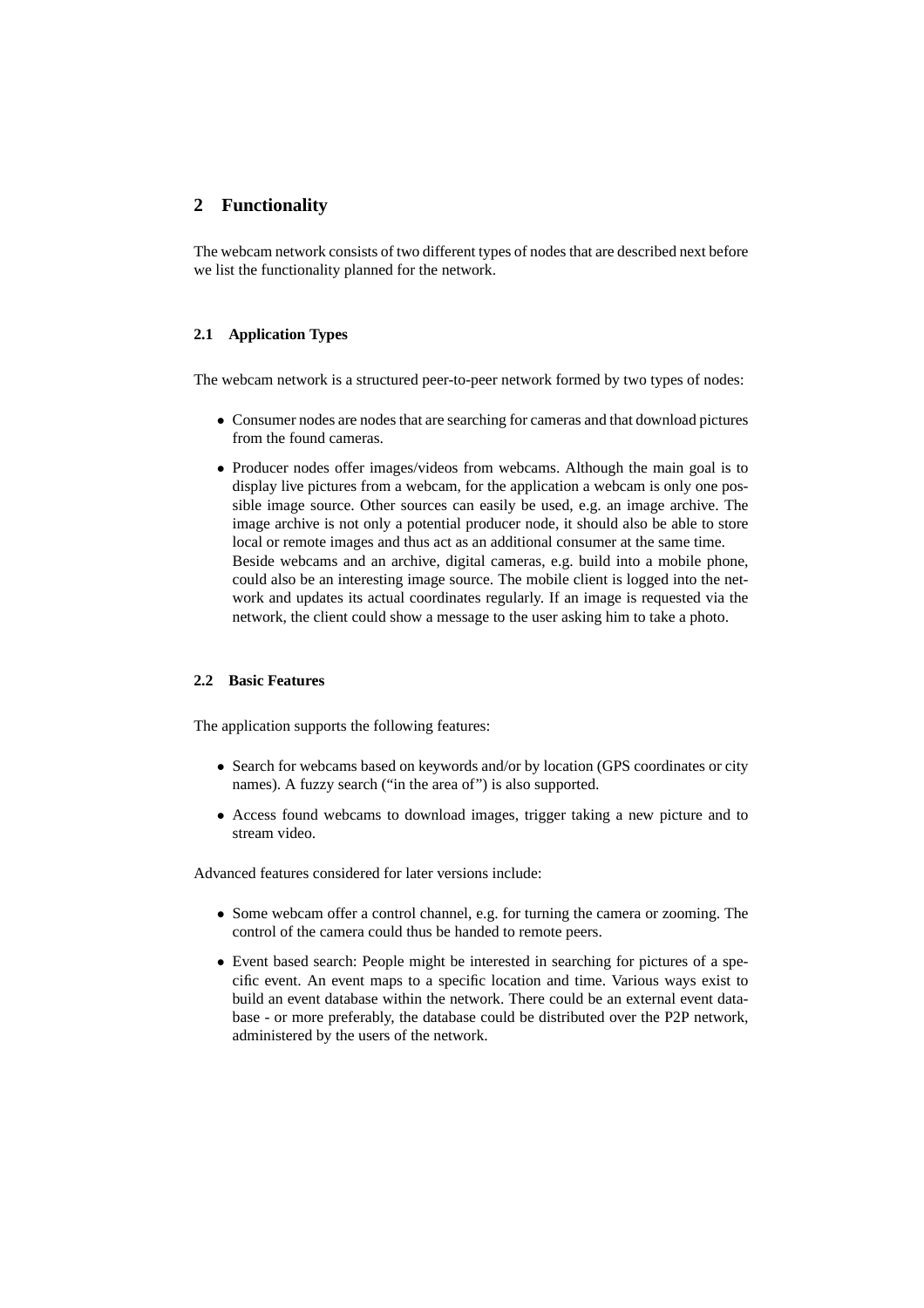

Abbildung 1: Prototype of the Consumer Application (Screenshot)

• Anonymity: As it is possible to track the location of mobile nodes it is necessary for mobile clients to be able to log into the network anonymously. Therefore they could generate a random user ID every time they log in.

#### **2.3 Realisation**

The first prototype of our application runs under Linux and Windows. It is written in Java and based on JXTA [2]. Other peer-to-peer frameworks like e.g. [3] will be considered to a later state of the development too, depending on the performance evaluation of the prototype.

A screenshot of the consumer user interface as implemented in the current prototype is shown in Figure 1.

# **3 Challenges**

One research challenge is to structure the peer-to-peer network in a way that efficiently allows fuzzy location based search. At the same time, a text-based keyword search with wildcards must be supported. We plan to use GPS coordinates for the location and to support a decentral lookup-service where users can map city names etc. to GPS coordinates, so that no central server or database is necessary.

A flexible metadata scheme is necessary to describe the cameras, their positions, what they are pointing at. Figure 2 shows the Webcam Advertisement of the current JXTAbased implementation. It includes description fields that can contain XML documents to describe further details in a structured manner.